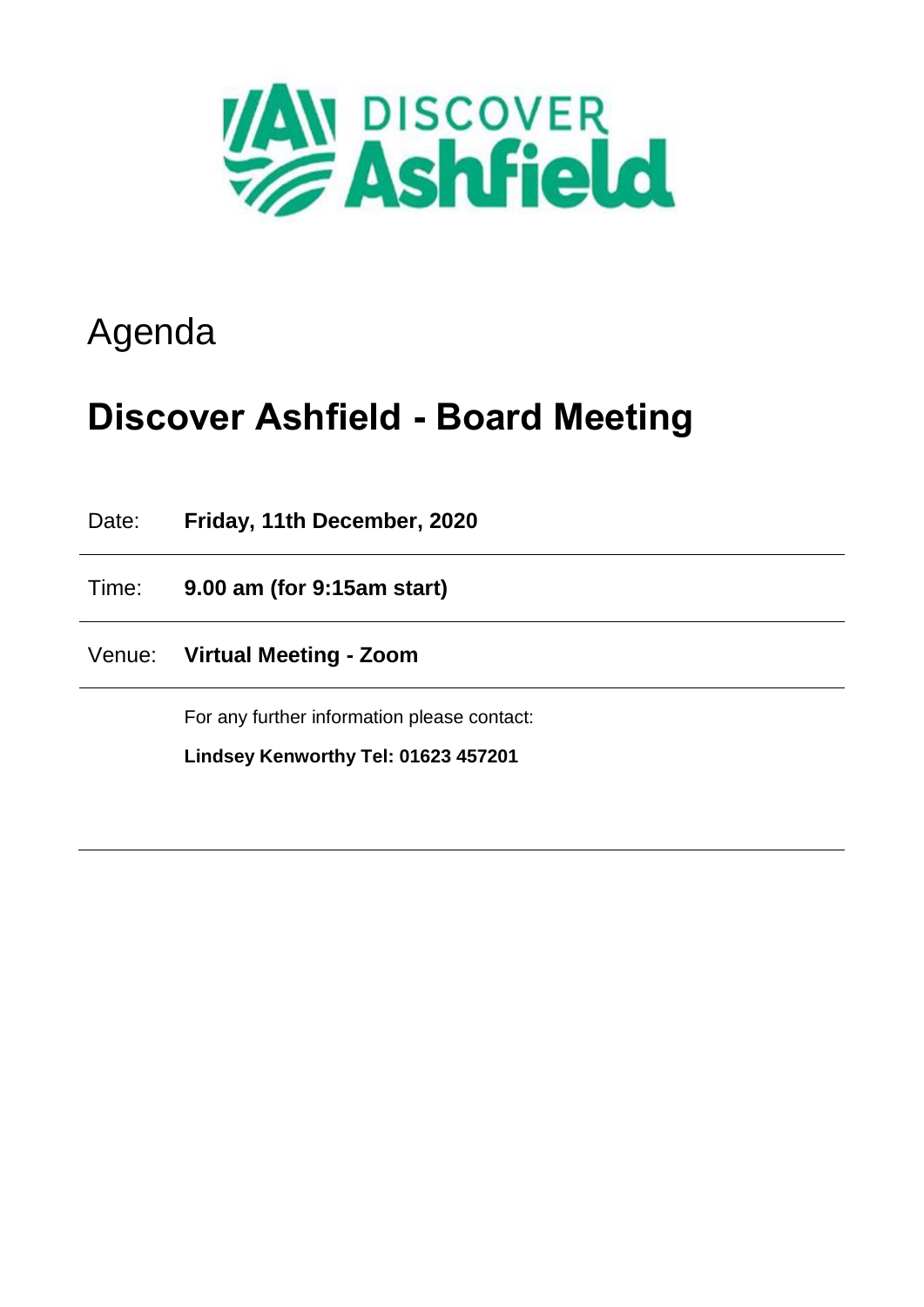## **DISCOVER ASHFIELD - BOARD MEETING**

#### **Attendees**

| <b>Callum Parr</b>            | <b>Youth Council Leader</b>                                    |
|-------------------------------|----------------------------------------------------------------|
| <b>Carol Cooper-Smith</b>     | <b>Chief Executive, Ashfield District Council</b>              |
| Chloe O'Donnell               | <b>Idlewells Shopping Centre, Sutton</b>                       |
| <b>Cllr Christian Chapman</b> | <b>Ashfield District Council - Scrutiny Rep</b>                |
| <b>Cllr Helen-Ann Smith</b>   | Ashfield District Council - Deputy Leader                      |
| Cllr Jason Zadrozny           | Annesley and Felley Parish Council                             |
| <b>Cllr Matthew Relf</b>      | Ashfield District Council - Portfolio Holder, Planning & Regen |
| <b>Darron Ellis</b>           | More to Discover Theme Lead                                    |
| David Ainsworth               | <b>NHS</b>                                                     |
| David Jackson                 | East Midlands Outlet - Centre Manager                          |
| <b>Edward Johnstone</b>       | Portland College - Assistant Principal                         |
| Fiona Anderson                | <b>NTU</b>                                                     |
| <b>Gary Baird</b>             | <b>Disability Nottinghamshire</b>                              |
| Gary Jordan                   | Mansfield and Ashfield 2020 - Chair                            |
| <b>Jon Ball</b>               | <b>Ashfield Chad</b>                                           |
| <b>Kathryn Stacey</b>         | Citizens Advice Ashfield -CEO                                  |
| Lee Anderson, MP              | MP for Ashfield and Eastwood                                   |
| <b>Liz Barrett</b>            | <b>Academy Transformation Trust FE</b>                         |
| <b>Louise Knott</b>           | West Notts College (VICE CHAIR)                                |
| Mark Spencer, MP              | <b>MP</b> for Sherwood                                         |
| <b>Martin Rigley</b>          | <b>Lindhurst Engineering (CHAIR)</b>                           |
| <b>Matthew Neal</b>           | Notts CC - Head of Major Programmes                            |
| Melanie Phythian              | Towns Hub - Policy Advisor, Cities & Local Growth Unit         |
| Nicola McCoy-Brown            | Group Manager Growth & Development, Notts County Council       |
| Pete Edwards                  | Health & Wellbeing Chair                                       |
| <b>Rachel Quinn</b>           | D <sub>2</sub> N <sub>2</sub> LEP                              |
| <b>Robert Orgill</b>          | <b>Rolls Royce</b>                                             |
| <b>Sharon Huttly</b>          | <b>NTU</b>                                                     |
| <b>Simon Martin</b>           | Academy Transformation Trust Sutton Academy - Principal        |
| Teresa Jackson                | <b>Ashfield Voluntary Action</b>                               |
| <b>Theresa Hodgkinson</b>     | Ashfield District Council – Director of Place and Communities  |
| <b>Tom Goshawk</b>            | D2N2 LEP - Head of Capital Programmes                          |
| Vicki Dyer                    | <b>DWP</b> – District Operations Lead                          |

### **Supporting officers from Ashfield District Council**

Andrea Stone Darowen Jones Katherine Green Lana Mills Lindsey Kenworthy Sarah Daniel Tracey Bird Trevor Middleton